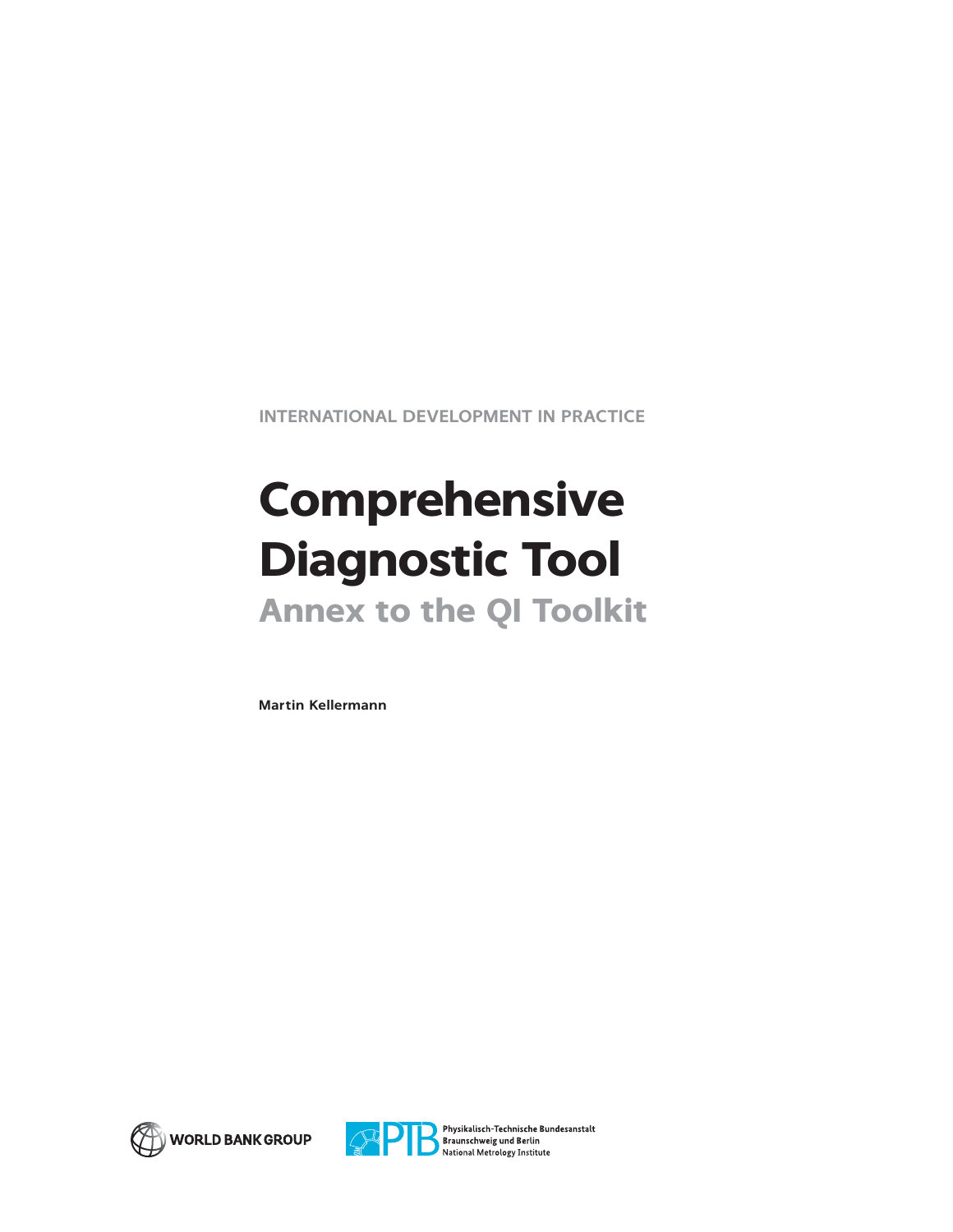© 2019 by International Bank for Reconstruction and Development / The World Bank and Physikalisch-Technische Bundesanstalt (PTB) 1818 H Street NW, Washington, DC 20433 Telephone: 202-473-1000; Internet: [www.worldbank.org](http://www.worldbank.org)

Some rights reserved

1 2 3 4 22 21 20 19

Books in this series are published to communicate the results of Bank research, analysis, and operational experience with the least possible delay. The extent of language editing varies from book to book.

This work is a product of the staff of The World Bank with external contributions. The findings, interpretations, and conclusions expressed in this work do not necessarily reflect the views of The World Bank, its Board of Executive Directors, or the governments they represent, or those of PTB. The World Bank and PTB do not guarantee the accuracy of the data included in this work. The boundaries, colors, denominations, and other information shown on any map in this work do not imply any judgment on the part of The World Bank and/or PTB concerning the legal status of any territory or the endorsement or acceptance of such boundaries.

Nothing herein shall constitute or be considered to be a limitation upon or waiver of the privileges and immunities of The World Bank, all of which are specifically reserved.

#### **Rights and Permissions**



This work is available under the Creative Commons Attribution 3.0 IGO license (CC BY 3.0 IGO) [http://](http://creativecommons.org/licenses/by/3.0/igo) [creativecommons.org/licenses/by/3.0/igo.](http://creativecommons.org/licenses/by/3.0/igo) Under the Creative Commons Attribution license, you are free to copy, distribute, transmit, and adapt this work, including for commercial purposes, under the following conditions:

- **Attribution**—Please cite the work as follows: Kellermann, Martin. 2019. *Comprehensive Diagnostic Tool: Annex to the QI Toolkit.* International Development in Practice. Washington, DC: World Bank; Braunschweig, Germany: Physikalisch-Technische Bundesanstalt. License: Creative Commons Attribution CC BY 3.0 IGO
- **Translations**—If you create a translation of this work, please add the following disclaimer along with the attribution: *This translation was not created by The World Bank and should not be considered an official World Bank translation. The World Bank shall not be liable for any content or error in this translation.*
- **Adaptations**—If you create an adaptation of this work, please add the following disclaimer along with the attribution: *This is an adaptation of an original work by The World Bank. Views and opinions expressed in the adaptation are the sole responsibility of the author or authors of the adaptation and are not endorsed by The World Bank.*
- **Third-party content**—The World Bank does not necessarily own each component of the content contained within the work. The World Bank therefore does not warrant that the use of any third-partyowned individual component or part contained in the work will not infringe on the rights of those third parties. The risk of claims resulting from such infringement rests solely with you. If you wish to re-use a component of the work, it is your responsibility to determine whether permission is needed for that re-use and to obtain permission from the copyright owner. Examples of components can include, but are not limited to, tables, figures, or images.

All queries on rights and licenses should be addressed to World Bank Publications, The World Bank Group, 1818 H Street NW, Washington, DC 20433, USA; e-mail: [pubrights@worldbank.org](mailto:pubrights@worldbank.org).

SKU: 33261

Cover photo: © monsitj / [iStockphoto.com.](http://iStockphoto.com) Used with permission; further permission required for reuse. Cover design: Debra Naylor / Naylor Design, Inc.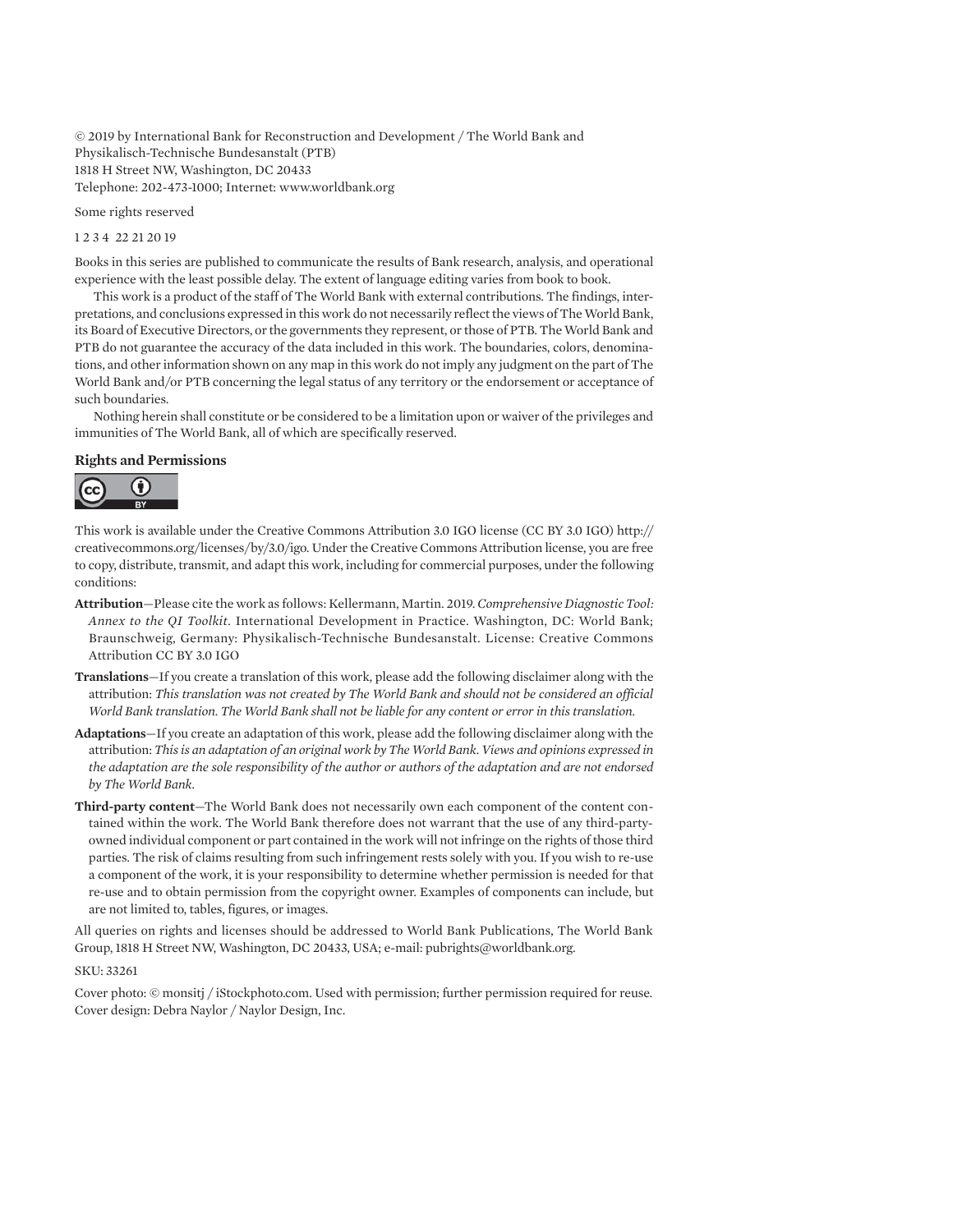## **Contents**

| Acknowledgments<br>vii<br><b>About the Author</b><br>ix<br><b>Abbreviations</b><br>хi |                                                                                                                                                                                                                                                                                                                                                                                   |
|---------------------------------------------------------------------------------------|-----------------------------------------------------------------------------------------------------------------------------------------------------------------------------------------------------------------------------------------------------------------------------------------------------------------------------------------------------------------------------------|
| <b>SECTION 1:</b>                                                                     | <b>Comprehensive QI Assessment</b><br>1<br>1.1 Introduction<br>1<br>1.2 Comprehensive Diagnostic Tool<br>1                                                                                                                                                                                                                                                                        |
| <b>SECTION 2:</b>                                                                     | <b>National Policy and Legal Environment</b><br>9<br>2.1 Quality policy<br>9<br>2.2 Technical regulation framework<br>10                                                                                                                                                                                                                                                          |
| <b>SECTION 3:</b>                                                                     | <b>Standards</b><br>13<br>3.1 Introduction<br>13<br>3.2 Pillar 1: Legal and institutional framework<br>15<br>3.3 Pillar 2: Administration and infrastructure<br>20<br>3.4 Pillar 3: Service delivery and technical competency<br>25<br>3.5 Pillar 4: External relations and recognition<br>33<br>39<br><b>Note</b><br>Standards referenced in section 3<br>39<br>References<br>39 |
| <b>SECTION 4:</b>                                                                     | <b>Metrology</b><br>41<br>4.1 Introduction<br>41<br>4.2 Pillar 1: Legal and institutional framework<br>43<br>4.3 Pillar 2: Administration and infrastructure<br>48<br>4.4 Pillar 3: Service delivery and technical competency<br>53<br>4.5 Pillar 4: External relations and recognition<br>56<br><b>Note</b><br>61<br>References<br>61                                            |
| <b>SECTION 5:</b>                                                                     | <b>Accreditation</b><br>63<br>5.1 Introduction<br>63<br>5.2 Legal and institutional framework<br>64<br>5.3 Administration and infrastructure<br>70<br>5.4 Pillar 3: Service delivery and technical competency<br>74<br>5.5 Pillar 4: External relations and recognition<br>79<br><b>Note</b><br>83<br>Standards referenced in section 5<br>84<br>References<br>84                 |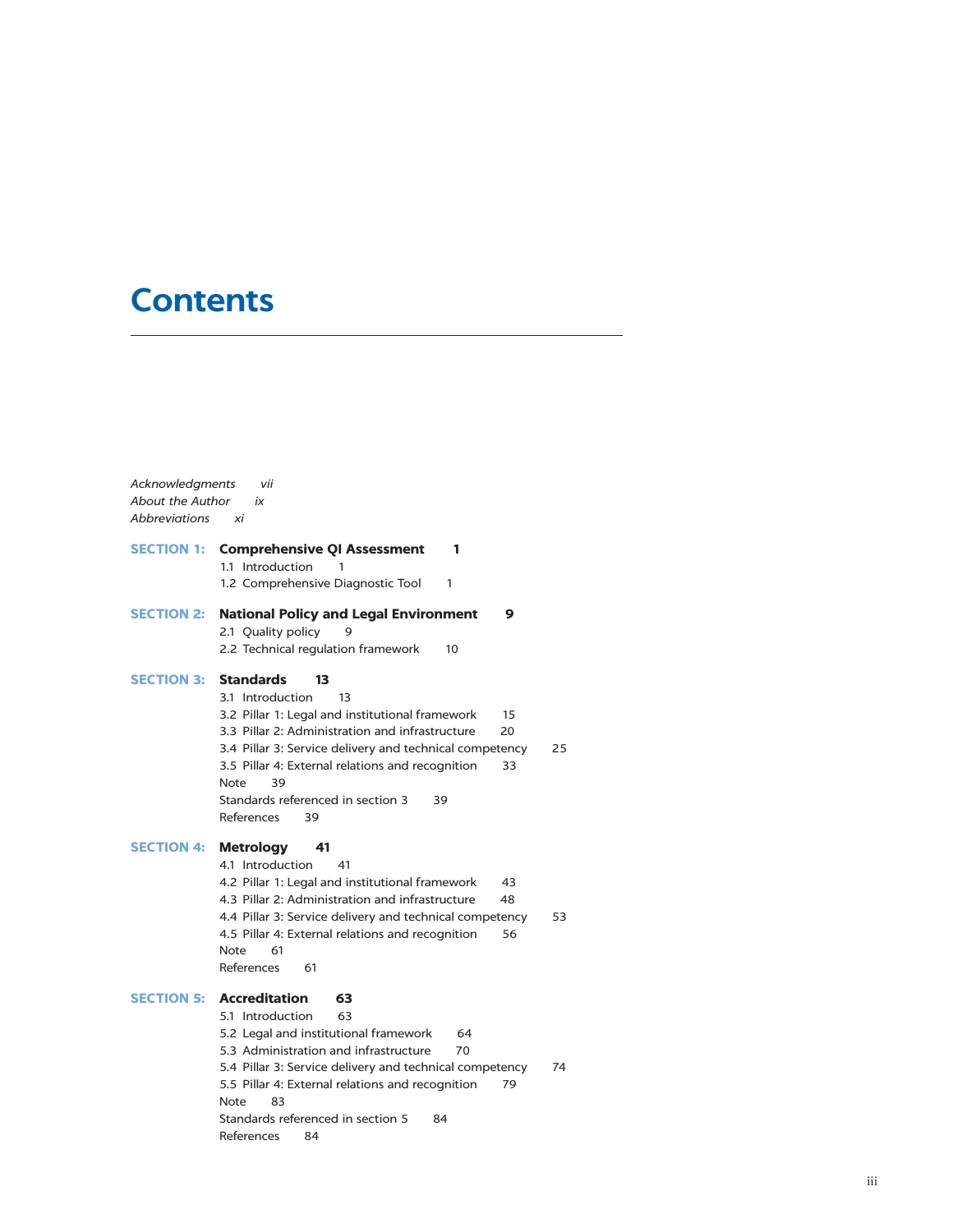#### **SECTION 6: Inspection 85**

- 6.1 Introduction 85
- 6.2 Pillar 1: Legal and institutional framework, inspection services sector 88
- 6.3 Pillar 1: Legal and institutional framework, individual inspection bodies 91
- 6.4 Pillar 2: Administration and infrastructure 93
- 6.5 Pillar 3: Service delivery and technical competency 97
- 6.6 Pillar 4: External relations and recognition 102
- Note 103

Standards referenced in section 6 103

Reference 104

#### **SECTION 7: Testing 105**

- 7.1 Introduction 105
- 7.2 Pillar 1: Legal and institutional framework, the laboratory sector 108
- 7.3 Pillar 1: Legal and institutional framework, individual laboratories 111
- 7.4 Pillar 2: Administration and infrastructure 114
- 7.5 Pillar 3: Service delivery and technical competency 117
- 7.6 Pillar 4: External relations and recognition 121
- Note 124

Standards referenced in section 7 124 References 124

#### **SECTION 8: Product Certification 125**

- 8.1 Introduction 125
- 8.2 Pillar 1: Legal and institutional framework, product certification sector 129
- 8.3 Pillar 1: Legal and institutional framework, individual product certification bodies 132
- 8.4 Pillar 2: Administration and infrastructure 135
- 8.5 Pillar 3: Service delivery and technical competency 138
- 8.6 Pillar 4: External relations and recognition 143
- Notes 145

Standards referenced in section 8 145

References 145

#### **SECTION 9: System Certification 147**

9.1 Introduction 147

- 9.2 Pillar 1: Legal and institutional framework, system certification sector 150
- 9.3 Pillar 1: Legal and institutional framework, individual system certification bodies 154
- 9.4 Pillar 2: Administration and infrastructure 157
- 9.5 Pillar 3: Service delivery and technical competency 160
- 9.6 Pillar 4: External relations and recognition 165
- Standards referenced in section 9 167
- References 167

#### **SECTION 10: Technical Regulation 169**

10.1 Introduction 169 10.2 Pillar 1: Legal and institutional framework 171 10.3 Pillar 2: Administration and infrastructure 173 10.4 Pillar 3: Service delivery and technical competency 178 10.5 Pillar 4: External relations and recognition 183 Note 185 Standards referenced in section 10 185 Reference 185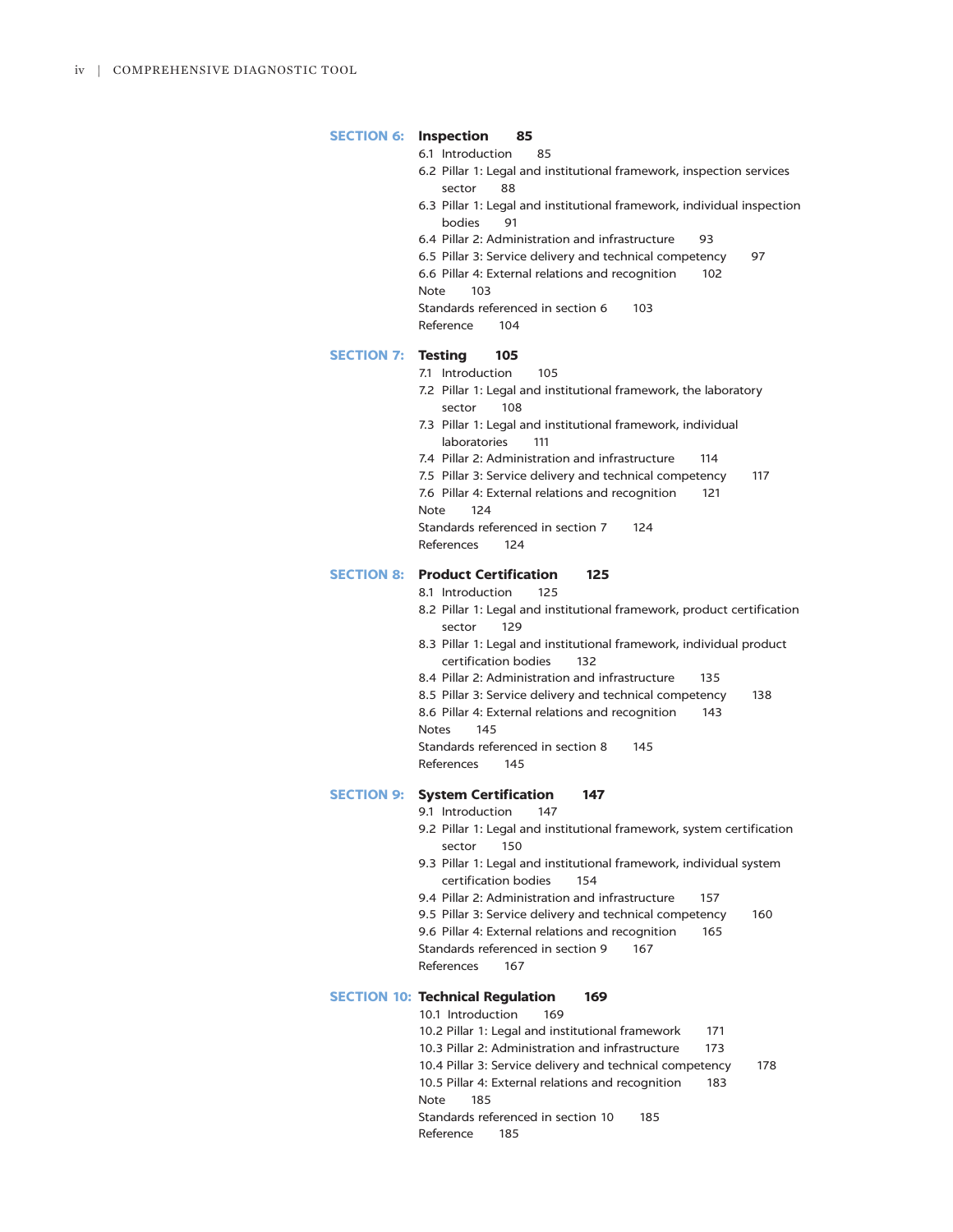#### **SECTION 11: Legal Metrology 187**

11.1 Introduction 187 11.2 Pillar 1: Legal and institutional framework 190 11.3 Pillar 2: Administration and infrastructure 194 11.4 Pillar 3: Service delivery and technical competency 199 11.5 Pillar 4: External relations and recognition 203 Notes 207 Standards referenced in section 11 207 Reference 207

#### **Figures**

- 1.1 Building blocks of a QI (conceptual) 3
- 1.2 Implementation of a QI entity, by building block status (conceptual) 5
- 1.3 Radar diagram of QI entity's implementation status (conceptual) 5
- 1.4 Dashboard illustration of QI implementation status, by QI element (conceptual) 6
- 3.1 House of standardization for a national quality infrastructure 16
- 3.2 Typical NSB organizational structure in a low- or middle-income country 22
- 4.1 House of metrology for a national quality infrastructure 44
- 5.1 House of accreditation for a national quality infrastructure 65 5.2 Typical organizational structure of a national or regional accreditation body 73
- 5.3 Evaluation pyramid for compliance with ISO/IEC 17011 82
- 6.1 House of inspection for a national quality infrastructure 88
- 6.2 Typical inspection body documentation system 99
- 7.1 House of testing for a national quality infrastructure 108
- 7.2 Typical testing laboratory documentation system 119
- 8.1 House of product certification for a national quality infrastructure 128
- 8.2 Typical product certification body documentation system 139
- 8.3 Schematic of the product certification process 142
- 9.1 House of system certification for a national quality infrastructure 150
- 9.2 Organizational structure of a system certification body 159
- 9.3 Typical quality management system documentation for a certification body 162
- 9.4 Schematic of the system certification process 164
- 10.1 House of technical regulation for a national quality infrastructure 170
- 10.2 Typical administrative sanctions against noncompliant products 182
- 11.1 House of legal metrology for a national quality infrastructure 190

#### **Tables**

- 3.1 Maturity levels of a country's national standards body, by factor 14
- 3.2 Pillars and building blocks of the national standards body 14
- 4.1 Maturity levels of a national metrology institute 42
- 4.2 Pillars and building blocks of the national metrology institute (NMI) 43
- 5.1 Pillars and building blocks of accreditation 64
- 6.1 Maturity levels of a country's inspection services, by characteristic 87
- 6.2 Building blocks of a country's inspection sector 87
- 6.3 Pillars and building blocks of an inspection body 87
- 7.1 Maturity levels of a country's testing services, by characteristic 106
- 7.2 Building blocks of a country's testing laboratory sector 107
- 7.3 Pillars and building blocks of a testing laboratory 107
- 8.1 Product certification schemes 126
- 8.2 Maturity levels of a country's product certification services, by characteristic 127
- 8.3 Building blocks for evaluating a country's product certification sector 127
- 8.4 Pillars and building blocks of a product certification body 128
- 9.1 Overview of leading system certification schemes 148
- 9.2 Maturity levels of a country's system certification schemes, by characteristic 149
- 9.3 Building blocks for evaluating a country's system certification sector 149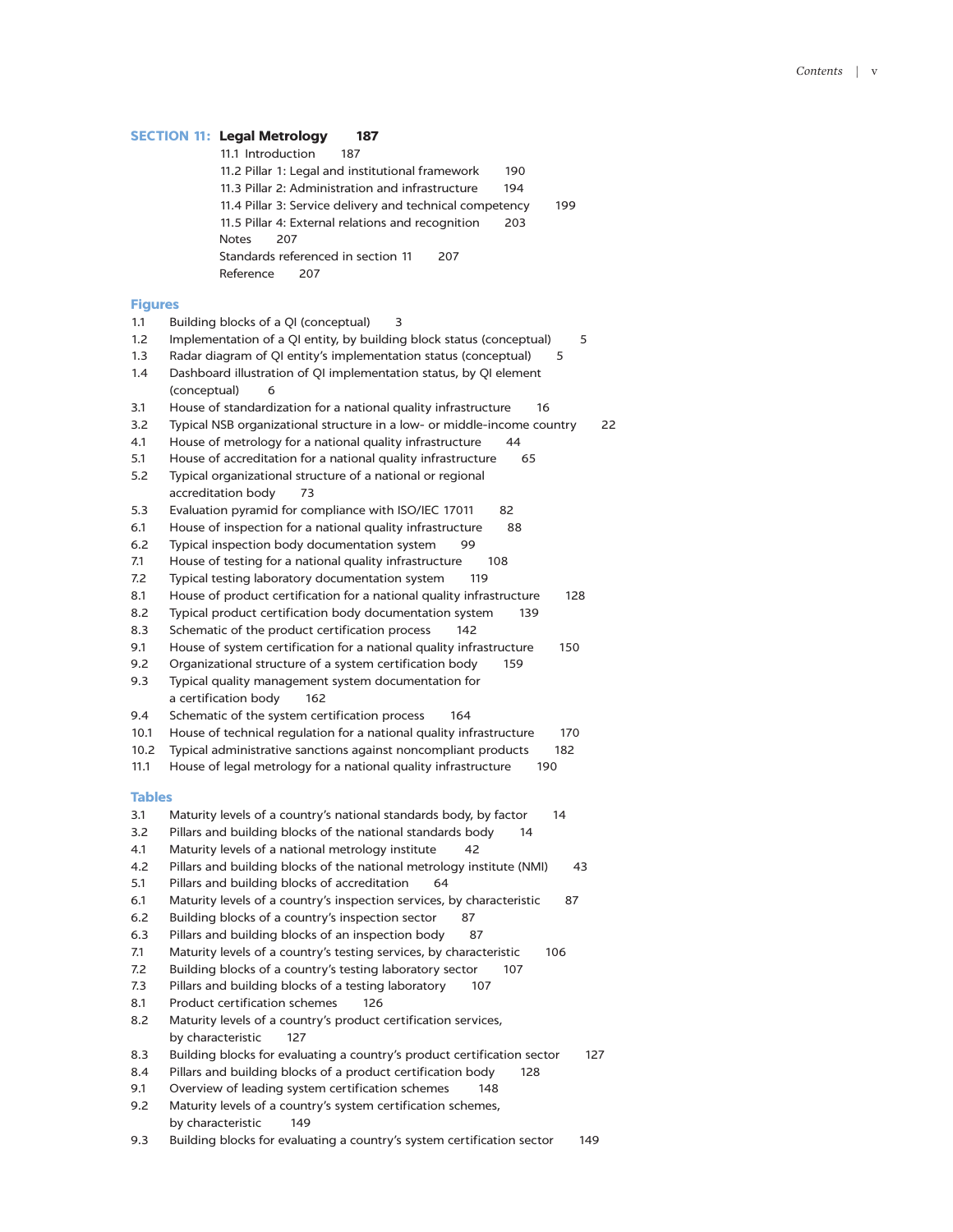- 9.4 Pillars and building blocks of a system certification body 149
- 10.1 Pillars and building blocks of a country's technical regulation regime 170
- 10.2 WTO TBT Agreement notification responsibilities 185
- 11.1 Maturity levels of a country's legal metrology, by characteristic 188
- 11.2 Pillars and building blocks of the legal metrology regime 189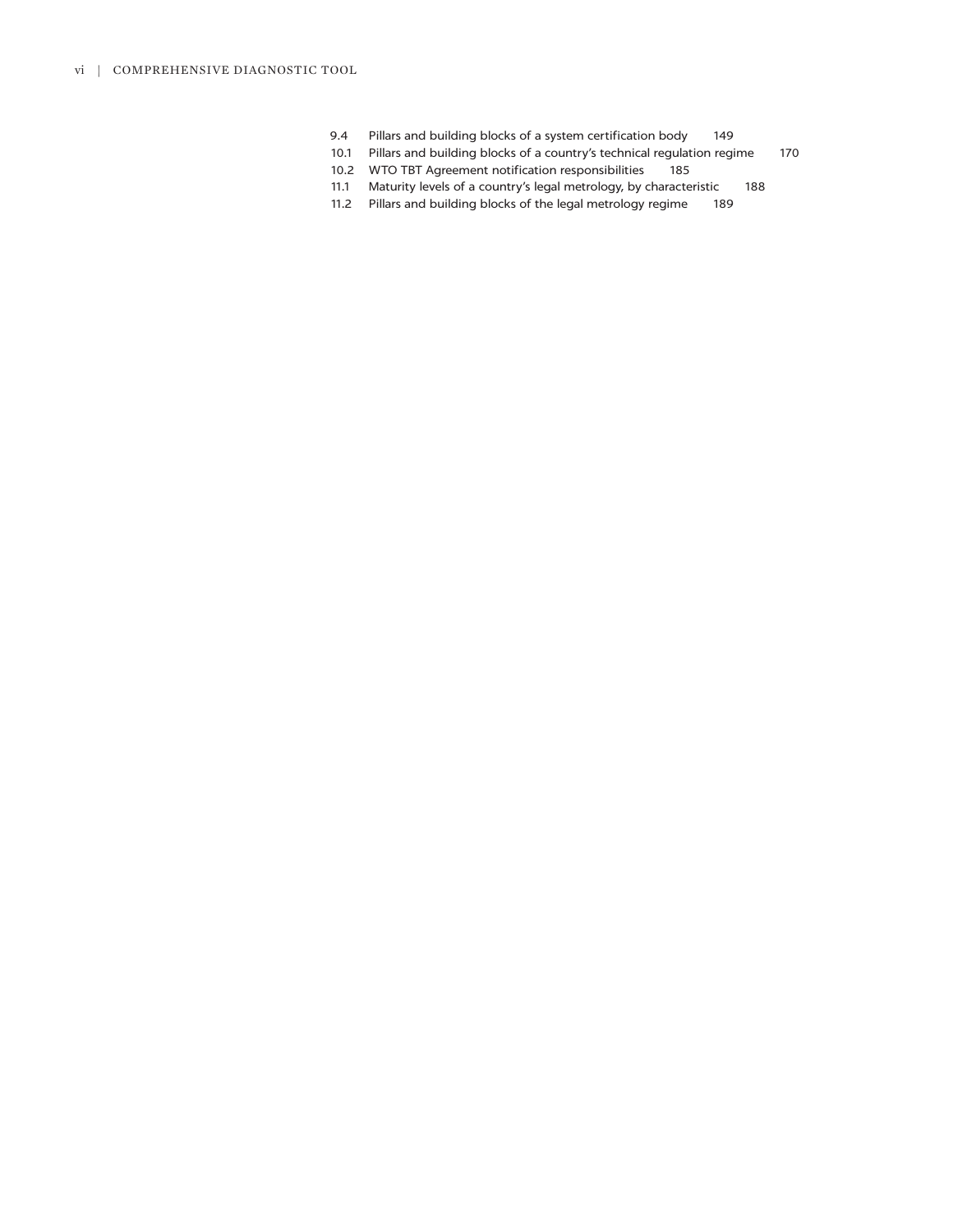### **Acknowledgments**

The content of this publication was developed jointly by the World Bank Group and the National Metrology Institute of Germany (PTB). The preparation of this toolkit was initiated by Christine Zhenwei Qiang, practice manager for the Global Investment and Competition Unit of the World Bank's Macroeconomics, Trade & Investment (MTI) Global Practice. It was subsequently led by Catherine Masinde, practice manager for the MTI Global Practice's Global Business Regulation Unit. The principal author of this toolkit is global quality infrastructure (QI) consultant Martin Kellermann.

The World Bank and PTB team that oversaw and contributed heavily to this publication consisted of Andrei Mikhnev, World Bank lead private sector specialist; Wafa Aranki, World Bank senior private sector specialist; Bin Zhai, World Bank private sector specialist; Susanne Wendt, PTB project coordinator; Solomon Stavis, World Bank consultant; and Alexis Valqui, PTB consultant.

The team would like to thank Marion Stoldt, Ulf Hillner, Selma Rasavac, and Miles McKenna for their excellent suggestions and thoughtful contributions.

The team is grateful for comments received from peer reviewers. Those from the World Bank Group include Frank Sader, Marcio Cruz, Alberto Portugal-Perez, and Sumit Manchanda. Those from the PTB include Roman Schwartz, Jörn Stenger, Peter Ulbig, Sascha Mäuselein, and Franziska Renner, as well as Clemens Sanetra and Martin Kaiser, who are both international QI experts.

The toolkit also benefited greatly from external peer reviews from relevant international organizations—namely, the International Bureau of Weights and Measures (BIPM), International Accreditation Forum (IAF), International Laboratory Accreditation Cooperation (ILAC), and International Organization of Legal Metrology (OIML).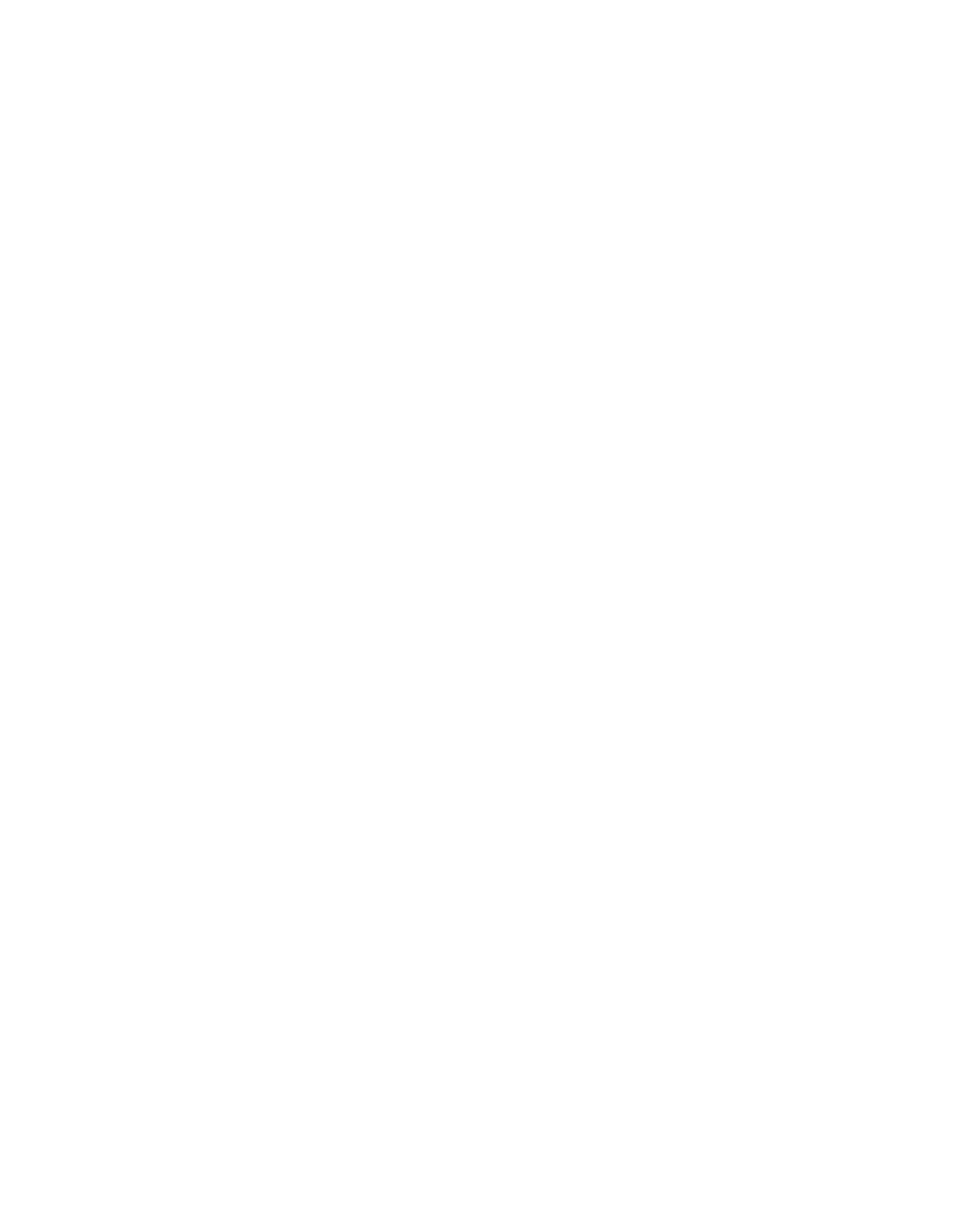### **About the Author**

**Martin Kellermann** has more than 40 years of experience working in quality infrastructure (QI), first in the South African Bureau of Standards and thereafter as a consultant all over the world. He has worked in Central Asia, the Middle East, East Africa, West Africa, and East Asia, advising governments and QI institutions on policy, strategy, and the reengineering of business activities, as well as facilitating the drafting of national quality policies and QI legislation. During this time, he worked with the World Bank, National Metrology Institute of Germany, International Organization for Standardization, International Trade Centre, United Nations Industrial Development Organization, United Nations Development Programme, and many other organizations, and he has contributed to and authored multiple publications on QI.

Kellermann holds a master's degree in mechanical engineering from Pretoria University. He has also studied accountancy at the University of the Witwatersrand's Graduate School of Business Administration and participated in the Executive Education Program of the Haas School of Business, University of California, Berkeley. Currently, Kellermann lives with his wife in South Africa.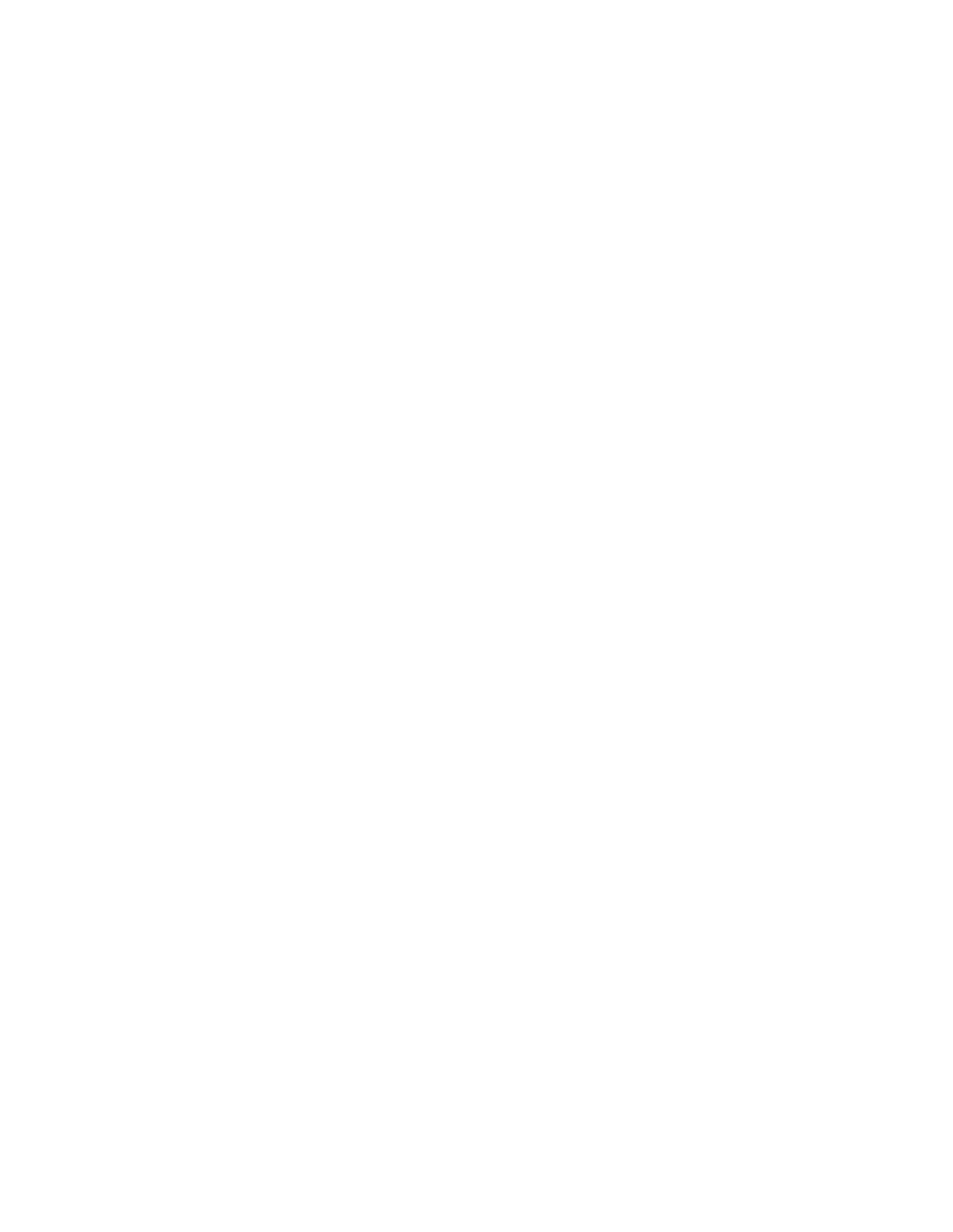# **Abbreviations**

| <b>BIPM</b>  | International Bureau of Weights and Measures              |
|--------------|-----------------------------------------------------------|
| <b>CEO</b>   | chief executive officer                                   |
| <b>CGPM</b>  | General Conference on Weights and Measures                |
| <b>CIPM</b>  | International Committee for Weights and Measures          |
| <b>CMCs</b>  | calibration and measurement capabilities                  |
| DI           | designated institute                                      |
| EU           | European Union                                            |
| <b>FSC</b>   | Forest Stewardship Council                                |
| <b>GSP</b>   | good standardization practice                             |
| <b>HACCP</b> | hazard analysis and critical control points               |
| <b>TAF</b>   | <b>International Accreditation Forum</b>                  |
| <b>IEC</b>   | International Electrotechnical Commission                 |
| <b>IECEE</b> | IEC System of Conformity Assessment Schemes for           |
|              | Electrotechnical Equipment and Components                 |
| <b>IECEx</b> | IEC System for Certification to Standards Relating to     |
|              | Equipment for Use in Explosive Atmospheres                |
| <b>ILAC</b>  | <b>International Laboratory Accreditation Cooperation</b> |
| <b>ISO</b>   | International Organization for Standardization            |
| <b>TT</b>    | information technology                                    |
| <b>MRA</b>   | Mutual Recognition Arrangement (CIPM or IAF)              |
| <b>MSC</b>   | Marine Stewardship Council                                |
| <b>NAB</b>   | national accreditation body                               |
| <b>NMI</b>   | national metrology institute                              |
| <b>NQP</b>   | national quality policy                                   |
| <b>NSB</b>   | national standards body                                   |
| <b>OIML</b>  | International Organization of Legal Metrology             |
| QI           | quality infrastructure                                    |
| <b>RAB</b>   | regional accreditation body                               |
| <b>RIA</b>   | regulatory impact assessment                              |
| <b>RLMO</b>  | regional legal metrology organization                     |
| <b>RMO</b>   | regional metrology organization                           |
| <b>SDO</b>   | standards development organization                        |
| SI           | International System of Units                             |